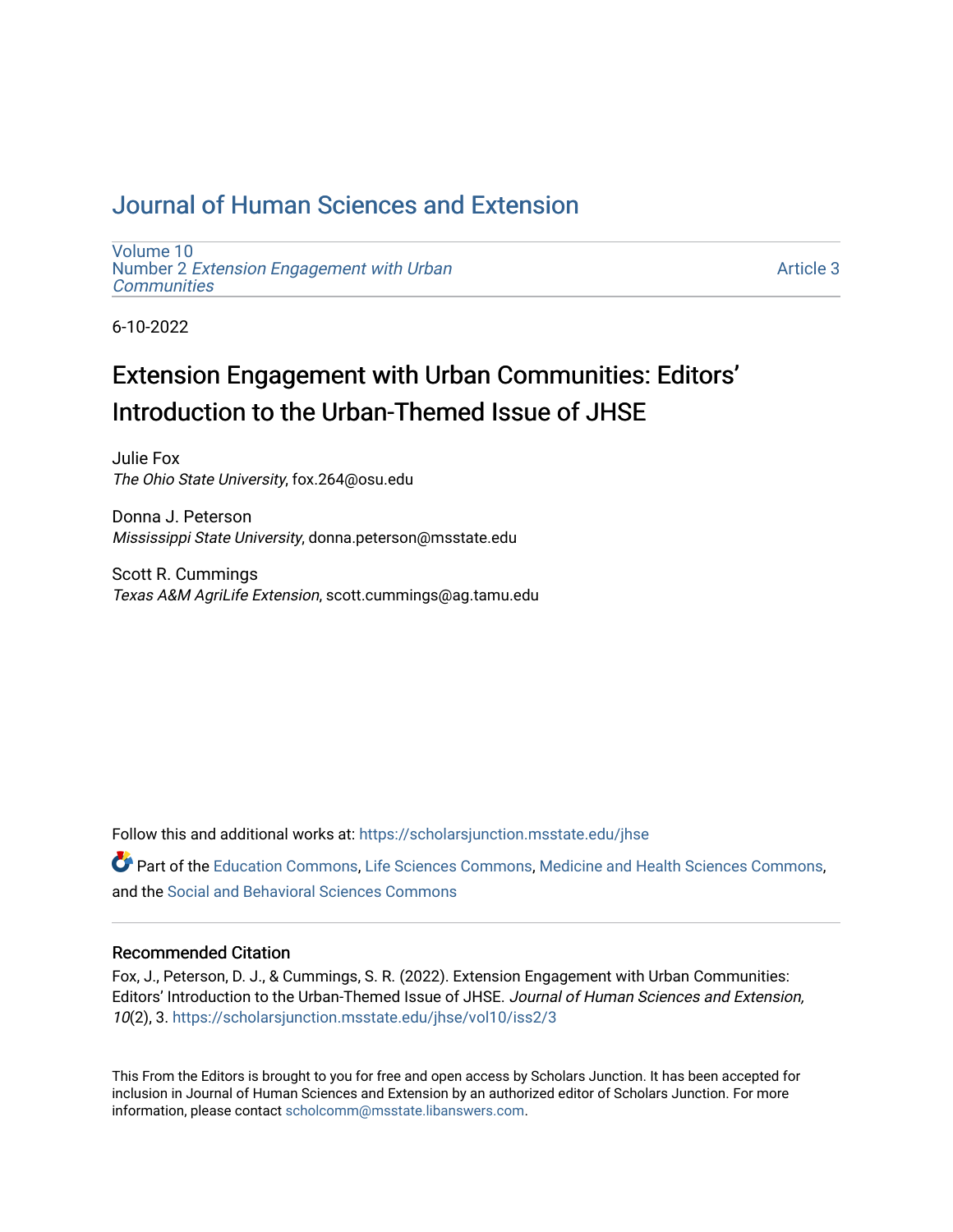### Extension Engagement with Urban Communities: Editors' Introduction to the Urban-Themed Issue of JHSE

#### Acknowledgments

This themed issue of the JHSE was made possible through the vision and contributions of the authors, reviewers, JHSE editorial team, and National Urban Extension Leaders (NUEL). In addition to the electronic version, a limited quantity of this special edition was printed with support from The Ohio State University College of Food, Agricultural, and Environmental Sciences, Ohio State University Extension, Washington State University Extension, the Western Center for Metropolitan Extension and Research, and Mississippi State University. Copies were distributed at the 2022 National Urban Extension Conference. The editors thank Michelle Gaston, Project Coordinator at The Ohio State University, for her assistance in organizing the manuscript review and revision process, communicating with authors and reviewers, formatting and editing articles, and checking references. The editors also thank Haley Stark, Graduate Assistant at MSU, and Tia Gregory, Data Management Coordinator at MSU, for their assistance in preparing this issue for publication.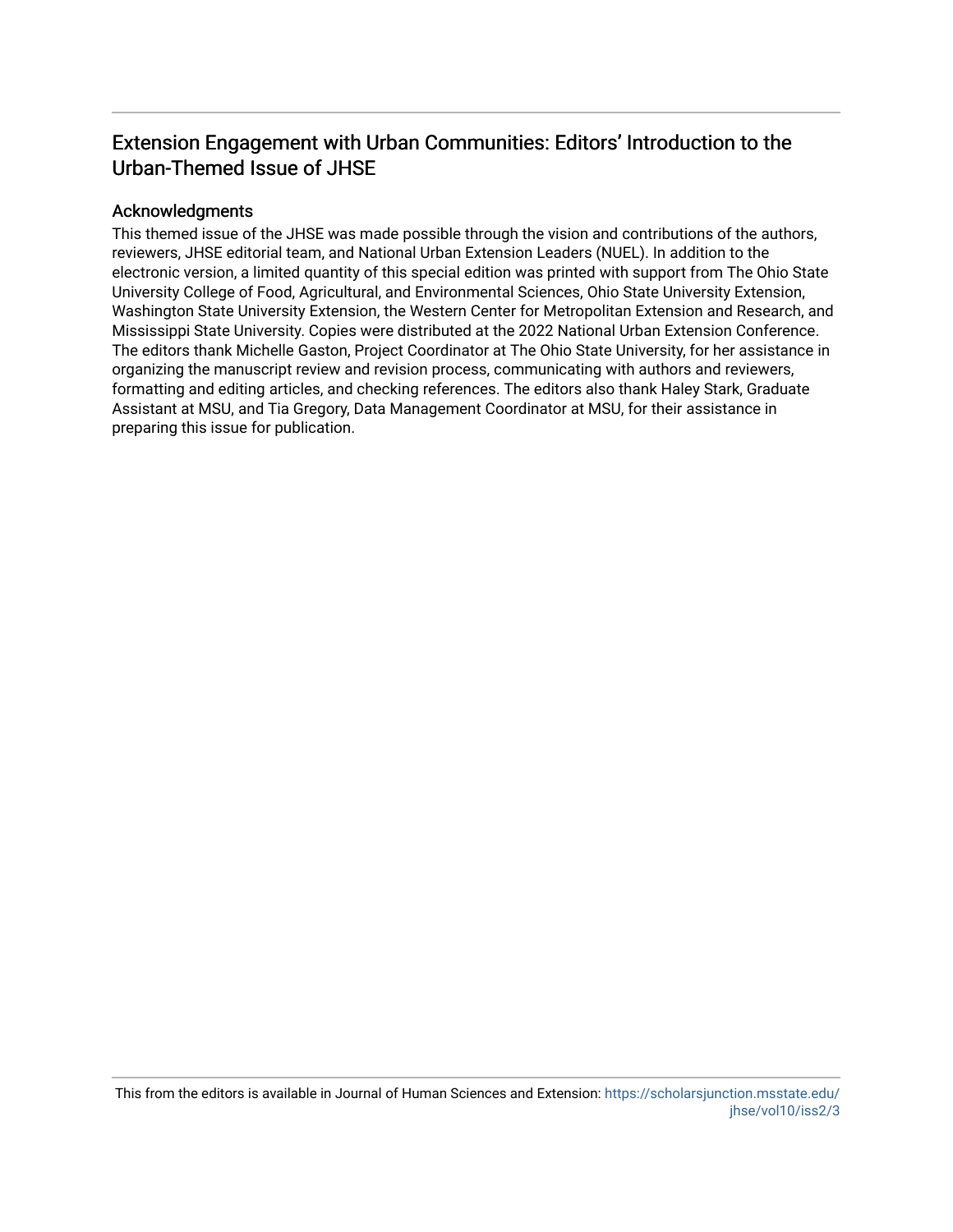## **Extension Engagement with Urban Communities: Editors' Introduction to the Urban-Themed Issue of** *JHSE*

*This introductory article for the special issue of the Journal of Human Sciences and Extension (JHSE) highlights respectful Extension research and engagement with dynamic urban communities. Like the 2017 urban-themed issue of JHSE, the intent is not to diminish the importance of rural and suburban Extension engagement but to better understand unique experiences of Extension in urban communities. The 35 contributing authors represent a range of geographic and programmatic viewpoints. Insights shared*

- *demonstrate that diversity in our cities is multidimensional;*
- *reinforce the importance of culturally relevant engagement;*
- *address issues of access, equity, inclusion, and a sense of belonging;*
- *highlight the impact of Extension investment in urban partnerships and communities;*
- *underscore the complexity in metropolitan areas; and*
- *emphasize the value and potential of our national networks.*

*Content in the introductory section indicates national support for urban Extension and presents perspective on diversity. The second section includes seven articles on Extension engagement with urban communities across the country. A few Extension leaders share what they are learning through book and media reviews. Article authors in the final section discuss a sense of belonging and practices to create the future of urban Extension. Articles provide food for thought, opportunities for practical replication or local adaptation, and ideas to keep the dialogue on urban Extension moving forward.*

Urban influence in the United States compelled Extension to connect the Land-Grant University mission with metropolitan communities where significant diversity and challenging complexities require relevant Extension commitments. The urban conversation is not new to Extension, but continuity and commitment are stronger than ever. Invited articles build upon

- National Urban Extension Leader resources,
- Western Center for Metropolitan Extension and Research (WCMER) projects,
- National Urban Extension Conferences,
- Epsilon Sigma Phi's affinity group for urban and culturally diverse audiences,
- Joint Council of Extension Professional (JCEP) urban interest groups,
- Extension Foundation urban initiatives,
- Extension Committee on Organization and Policy (ECOP) urban explorations, and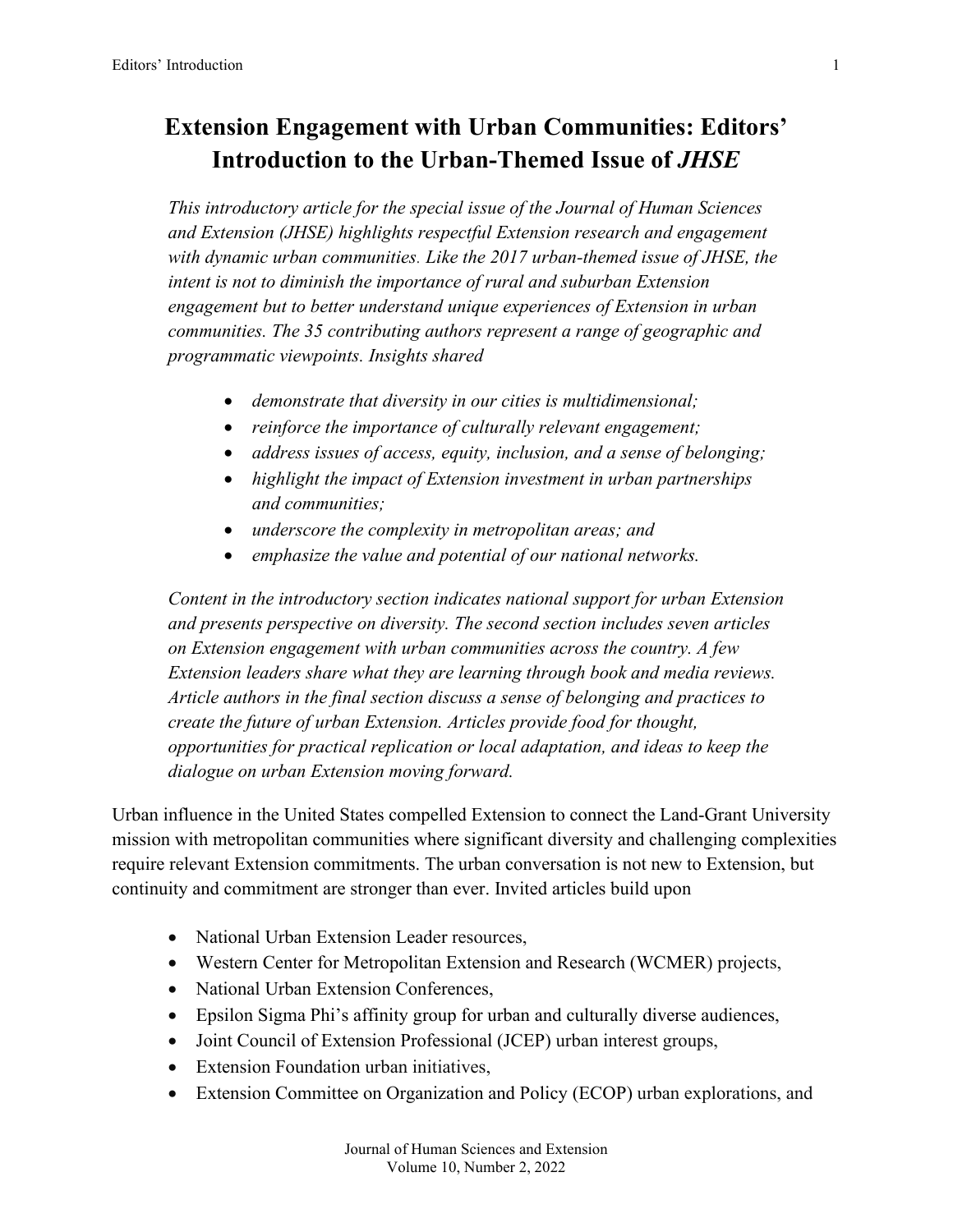• JHSE's 2017 urban-themed issue that added to the national conversation on urban Extension through a distinct collection of articles for decision-makers.

The 2022 urban-themed issue of JHSE begins with an introductory section to provide context related to national urban Extension networks and perspective on diversity in urban communities. The seven urban Extension in Action articles demonstrate innovation and impacts across all regions of the United States. Three national Extension leaders share book and media reviews, providing glimpses into resources that can benefit urban Extension professionals. The closing section explores two important topics, beginning with how Extension can create a sense of belonging for clientele, personnel, volunteers, and partners and finishing with a focus on shaping the future of urban Extension together. Authors were invited to represent programmatic, geographic, and author diversity. The term urban is contextual throughout this issue, referring to populations ranging from approximately 50,000 to more than 8 million. While diversity and complexity are common in all urban environments, every area of the country reflects local context, unique history, current conditions, and vision of the community.

#### **Invited Articles: Introductory Section**

- In the Foreword, current and incoming chairs of the National Urban Extension Leaders (NUEL) recognize the need to continue addressing shifting demographics, the progress of national urban Extension networks, and the goals outlined in the NUEL Implementation Plan.
- This article on Extension engagement with urban communities summarizes the purpose, content, and reflection on the urban-themed issue of JHSE, reinforcing the journal's commitment to bridging research and practice.
- Acknowledging that diversity at state and county levels can be abstract, the authors of Visualizing Diversity, Krohn, Davis-Manigaulte, Fulcher, and Tiffany, demonstrate how spatial data can be better understood to improve urban community engagement. They recognize that data tell the story of people and encourage readers to mindfully access meaningful datasets and maps to deepen perspective, move beyond broad generalizations, and relevantly address local priorities.

#### **Invited Articles: Urban Extension in Action Section**

• Through a case study approach to a familiar issue of food systems, Cuite and Errickson illustrate the multidimensional reality of the terms urban and diversity, emphasizing the value of engaging various specific community members and partners in meaningful ways in the design, implementation, and evaluation of programs, as opposed to offering programs strictly *by* Extension *for* the community. They convincingly conclude that there is no single "urban community," but rather, each one has distinct needs.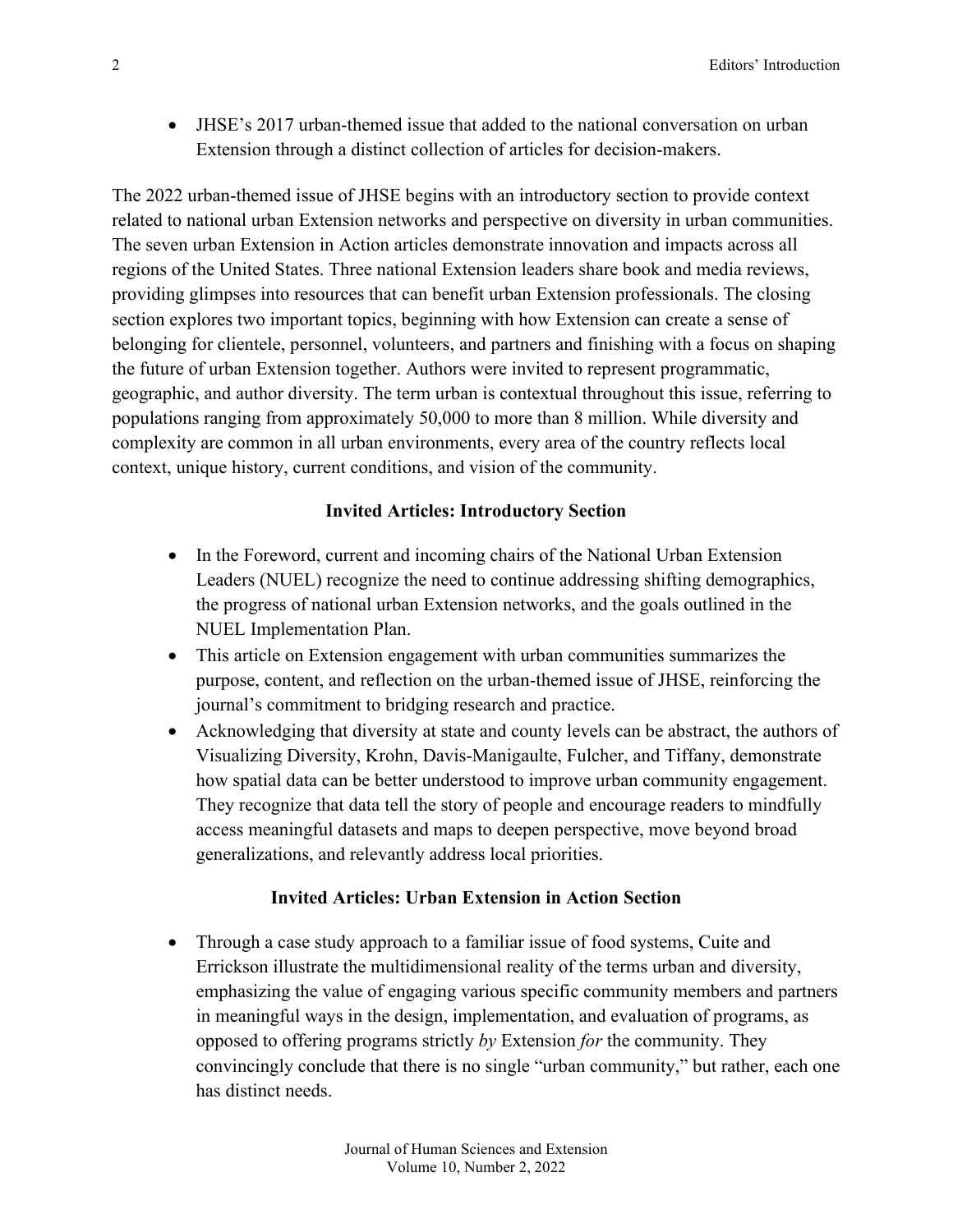- Data science, resident voice, and partnerships are also essential in advancing health equity and well-being in urban America. These and other recommendations in Cooperative Extension's National Framework for Health Equity and Well Being come to life through examples of urban Extension engagement throughout the country thanks to Burton, O'Neal, Yelland, Stluka, and Rennekamp.
- Moncloa and Rodriguez effectively made a case for intercultural competence as a fundamental capacity for urban Extension professionals. Their qualitative research addressed the influence of immigrant youth, the impact of culturally responsive mentoring, and the value of cultural brokers, trust, and cultural belonging when engaging with youth and families.
- Research on belongingness was explored through a study with urban Latinx youth who identify as LGTBQ+. Guided by intersectionality and minority stress frameworks, authenticity, and indicators of belonging, Gonzalez, Reese, and Connaughton-Espino build upon 4-H's practices for inclusion of individuals of all genders and sexual orientations.
- Urban communities are fertile ground for programs that use gardens and nature-based activities to improve personal and community well-being. Jepsen, Akgerman, Funkenbusch, Calero, and Kelejian share experiences from four states that integrate Inclusion, Diversity, Equity, and Accessibility (IDEA) into urban agriculture programming, including community gardens, farm markets, and agritourism venues. In this article, they include a wealth of resources for Extension professionals to engage with clientele with differing abilities.
- With a focus on Somali youth living in the Minneapolis metro area, Tzenis demonstrates the value of engaging with youth, families, and trusted community partners in culturally responsive program design. Other Extension considerations included an asset-based approach, a sociocultural lens, collaborative community engagement strategies, and prioritizing relationships with youth and families through personalized communication and natural interactions that build trust. Her own personal reflection included examining the cultural, political, and social origins of her own perspective.
- Understanding linkages between Extension and faith-based organizations was the focus of Young and Jones as they explored the value of these relationships in urban communities. Readers will better understand six types of faith-based groups and opportunities to bring together the resources of the university and the social capital of these trusted community organizations.

#### **Invited Articles: Book/Media Reviews**

Book and media reviews are included in this special issue of JHSE to share critical analysis of resources relevant to urban Extension professionals. With an increasing number of books,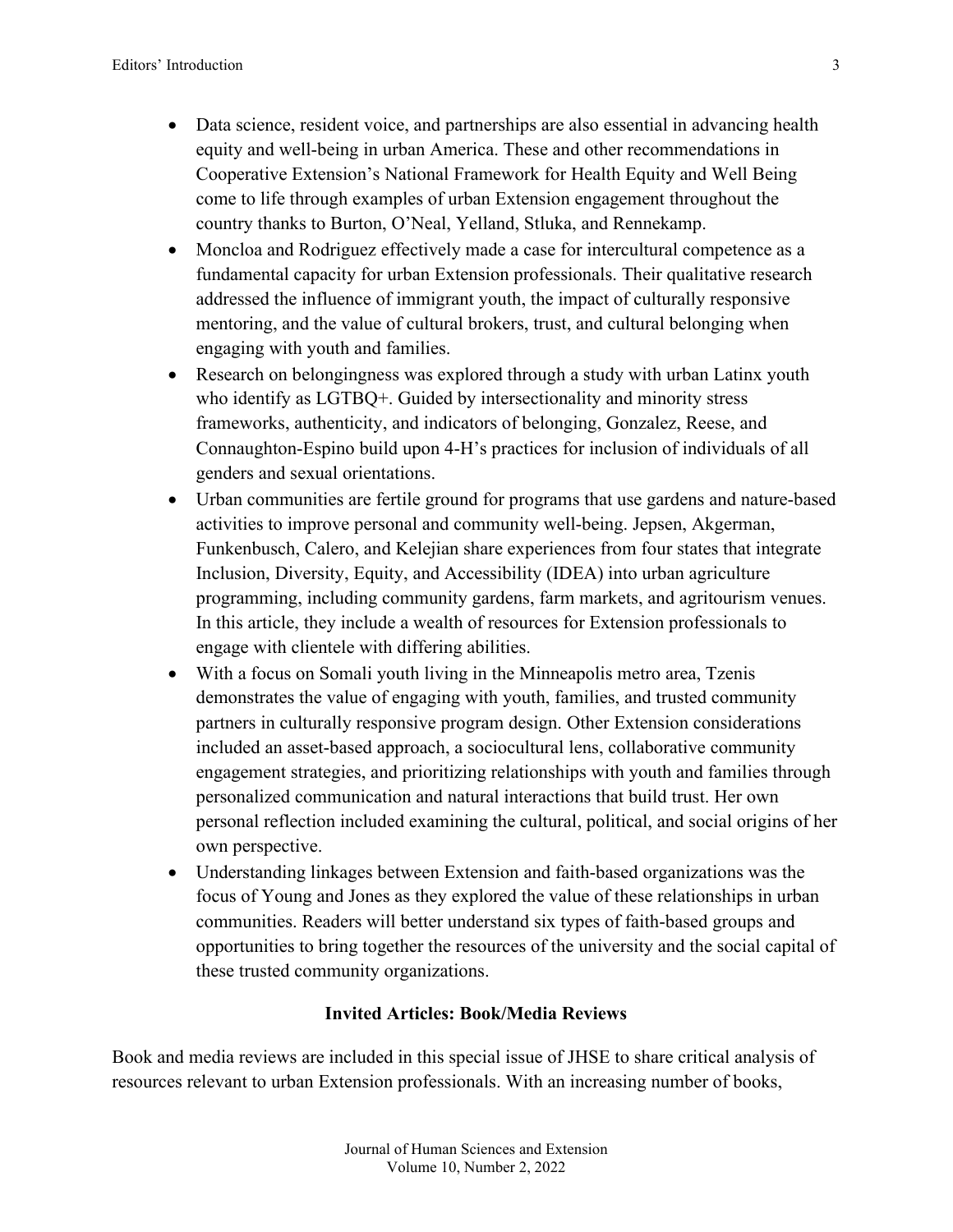videos, blogs, podcasts, and other media, the exchange of ideas with diverse perspectives can expand perspective, stimulate dialogue, and create meaning when applied in the urban context.

- As Extension navigates beyond the pandemic, this first media review offers timely insights. Killian, an advisory board member with the Western Center for Metropolitan Extension and Research (WCMER) and University of Nevada Cooperative Extension Southern Area Director, shared his insights from the book *The Art of Being Indispensable at Work: Win Influence, Beat Overcommitment, and Get the Right Things Done*. He provides leadership to more than 120 faculty and staff and eight offices in three counties. With the scale of opportunities in urban communities, he reinforces the value of beginning with a focus on the right things and avoiding overcommitting.
- Urban community development often begins with a focus on economic advancements, sustainability, urban planning, social justice, and other important interests. Kelly, board member and treasurer for the Joint Council of Extension Professionals (JCEP) and North Central District Extension Director for North Carolina Extension, reflected on Extension's role in urban community revitalization and the documentary *Julian Price – Envisioning Community. Investing in People.* This authentic approach to community is inspiring.
- Innovation is apparent in urban communities and in Extension. Immendorf, Design Strategist for the Extension Foundation, links principles from the book *Lean Impact: How to Innovate for Radically Greater Social Good* with Extension Impact Collaborative methodologies. She includes examples from seven urban Extension teams that participated in Impact Collaborative Summits to go further faster to make local, meaningful impact.

#### **Invited Articles: Closing Section**

- A sense of belonging in urban Extension is a common theme woven through many of the articles in this issue of JHSE. It is an essential topic in urban communities as Extension engages with diverse internal and external stakeholders. Authors Madhosingh-Hector and Seals draw upon numerous Extension initiatives that share a common commitment to diversity, equity, access, and inclusion. Through interviews with urban Extension professionals, they explore current practices, challenges, and opportunities. They acknowledge Extension is making progress, and they recognize the need for shared strategies and techniques to support long-term engagement with measurable impacts.
- The article on futuring perspectives and practices for urban Extension brings together two authors – Garner, a graduate student new to the urban Extension experience, and Fox, a seasoned urban Extension professional. They recognize that for more than a century, university leaders have explored the future of Extension but never has the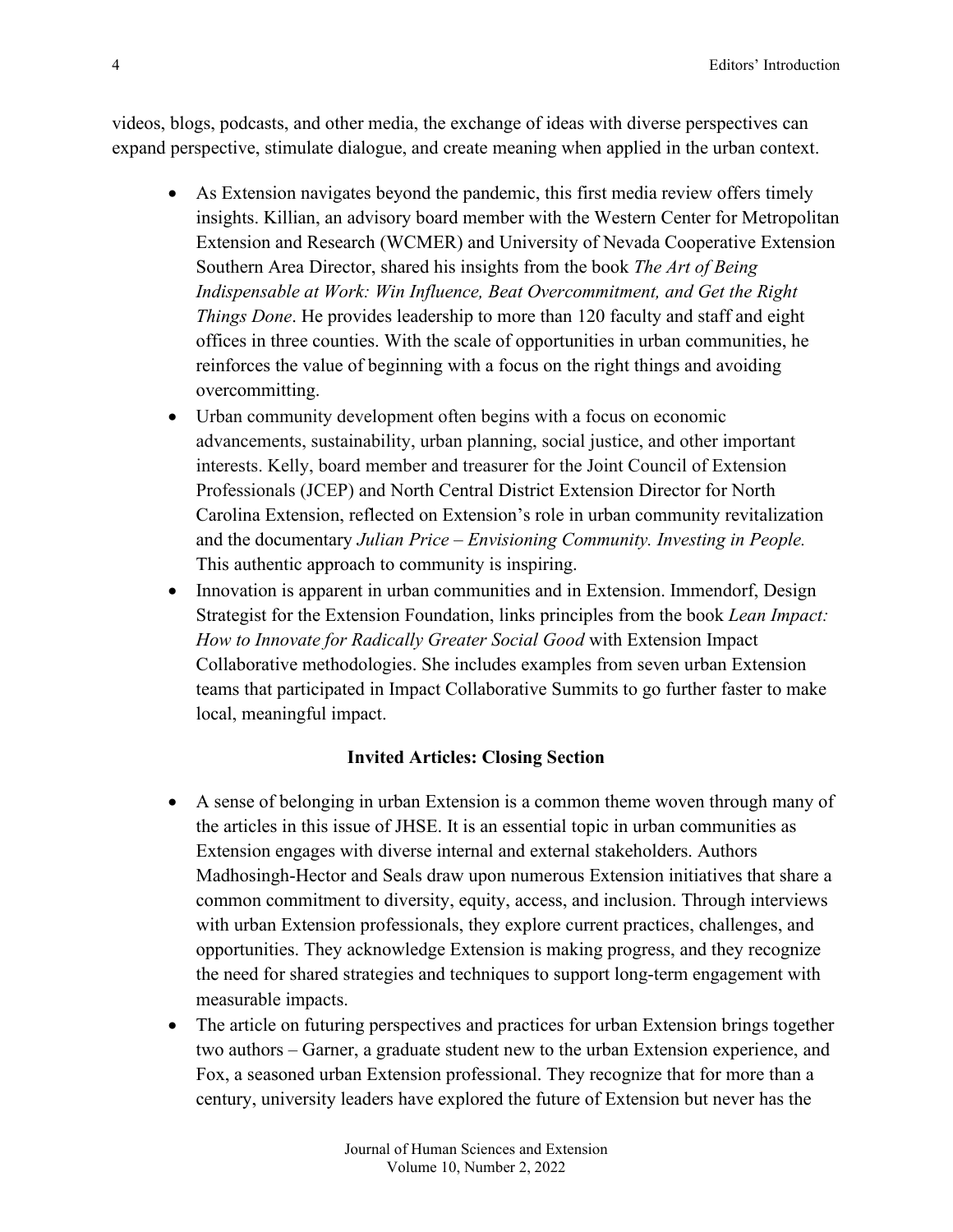degree of uncertainty, urgency, and complexity so profoundly challenged current plans and future forecasts. Garner and Fox assert that the future of urban Extension improves through developing futuring literacy; experimenting with innovative futuring approaches; managing decision making as Extension creates the future, and entrepreneurially addressing change throughout the futuring process.

#### **Conclusion**

Connecting urban communities with Land-Grant Universities emerges through authentic relationships with people who live and work in neighborhoods throughout metropolitan areas. This people-centered approach, combined with the elements of the national urban Extension framework, advances Extension positioning, programs, personnel, and partnerships. Articles in this urban-themed issue shed light on progress and opportunity for relevance, access, equity, inclusion, and belonging with Extension.

This collection of articles, along with the 2022 National Urban Extension Conference, provides opportunities to keep the urban Extension conversation going through local, state, regional, and national networks. Even with varying social, political, environmental, economic, and historical contexts across the country, shared commitment unites Extension professionals who address the complexity, diversity, and urban-suburban-rural flows in densely populated communities. Extension innovation is alive and well along the rural-urban continuum. In service of the Extension mission, faculty, staff, students, and community volunteers join efforts to address the complex issues and advance well-being in dynamic urban communities.

> Julie Fox, Guest Editor Urban Extension-Themed Special Issue

Donna J. Peterson, Editor *Journal of Human Sciences and Extension*

Scott R. Cummings, Co-Editor *Journal of Human Sciences and Extension*

*Julie Fox, Ph.D., is an Associate Professor with The Ohio State University College of Food,* Agricultural & Environmental Sciences (CFAES). Fox serves on the Ohio State University Extension Leadership Team as Director of Strategic Initiatives and Urban Engagement. She was a member of the initial steering council for the National Urban Extension Leaders (NUEL) and guest editor of the urban-themed issue of the *Journal of Human Sciences and Extension* in 2017. Please direct correspondence to Julie Fox at fox.264@osu.edu.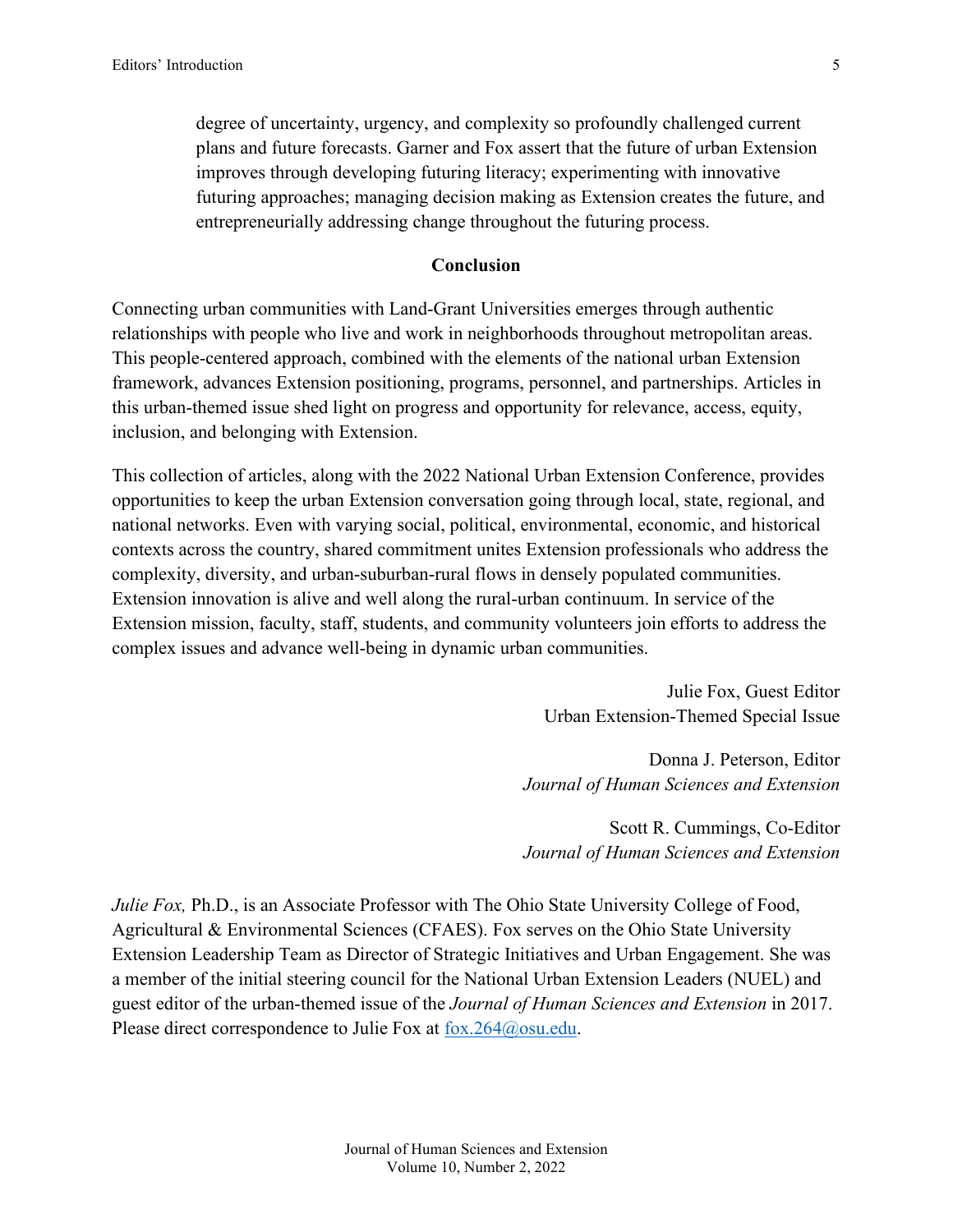*Donna J. Peterson,* Ph.D., is an Extension Professor at Mississippi State University (MSU) in the School of Human Sciences. She is a program planning and evaluation specialist for MSU Extension. Peterson has served as the Editor of the *Journal of Human Sciences and Extension*  since its inception.

*Scott R. Cummings,* Dr.PH., is Associate Department Head for Graduate Programs and Professor in the Department of Agricultural Leadership, Education and Communications and an Extension Specialist with Texas A&M's AgriLife Extension Service. Cummings serves as co-editor of the *Journal of Human Sciences and Extension.*

#### **Acknowledgments**

This themed issue of the *JHSE* was made possible through the vision and contributions of the authors, reviewers, *JHSE* editorial team, and National Urban Extension Leaders (NUEL). In addition to the electronic version, a limited quantity of this special edition was printed with support from The Ohio State University College of Food, Agricultural, and Environmental Sciences, Ohio State University Extension, Washington State University Extension, the Western Center for Metropolitan Extension and Research, and Mississippi State University. Copies were distributed at the [2022 National Urban Extension Conference.](https://sites.google.com/msu.edu/nuec22/home)

The editors thank Michelle Gaston, Project Coordinator at The Ohio State University, for her assistance in organizing the manuscript review and revision process, communicating with authors and reviewers, formatting and editing articles, and checking references. The editors also thank Haley Stark, Graduate Assistant at MSU, and Tia Gregory, Data Management Coordinator at MSU, for their assistance in preparing this issue for publication.

#### **Resources**

*2022 National Urban Extension Conference.* <https://sites.google.com/msu.edu/nuec22/home> *Epsilon Sigma Phi Affinity Group for Urban and Culturally Diverse Audiences.*  [https://espnational.org](https://espnational.org/) Extension Committee on Organization and Policy (ECOP)*. Urban Explorations*. [http://ecopmondayminute.blogspot.com](http://ecopmondayminute.blogspot.com/) Extension Committee on Organization and Policy Health Innovation Task Force. (2021). *Cooperative Extension's National Framework for Health Equity and Well Being*. [https://www.aplu.org/members/commissions/food-environment-and-renewable](https://www.aplu.org/members/commissions/food-environment-and-renewable-resources/board-on-agriculture-assembly/cooperative-extension-section/ecop-members/ecop-documents/2021%20EquityHealth%20Full.pdf)[resources/board-on-agriculture-assembly/cooperative-extension-section/ecop](https://www.aplu.org/members/commissions/food-environment-and-renewable-resources/board-on-agriculture-assembly/cooperative-extension-section/ecop-members/ecop-documents/2021%20EquityHealth%20Full.pdf)[members/ecop-documents/2021%20EquityHealth%20Full.pdf](https://www.aplu.org/members/commissions/food-environment-and-renewable-resources/board-on-agriculture-assembly/cooperative-extension-section/ecop-members/ecop-documents/2021%20EquityHealth%20Full.pdf) *Extension Foundation Urban Initiatives*. [https://extension.org](https://extension.org/)

*Extension Impact Collaborative.* <https://extension.org/ic> *Joint Council of Extension Professional (JCEP) Urban Interest Groups*. [https://www.jcep.org](https://www.jcep.org/)